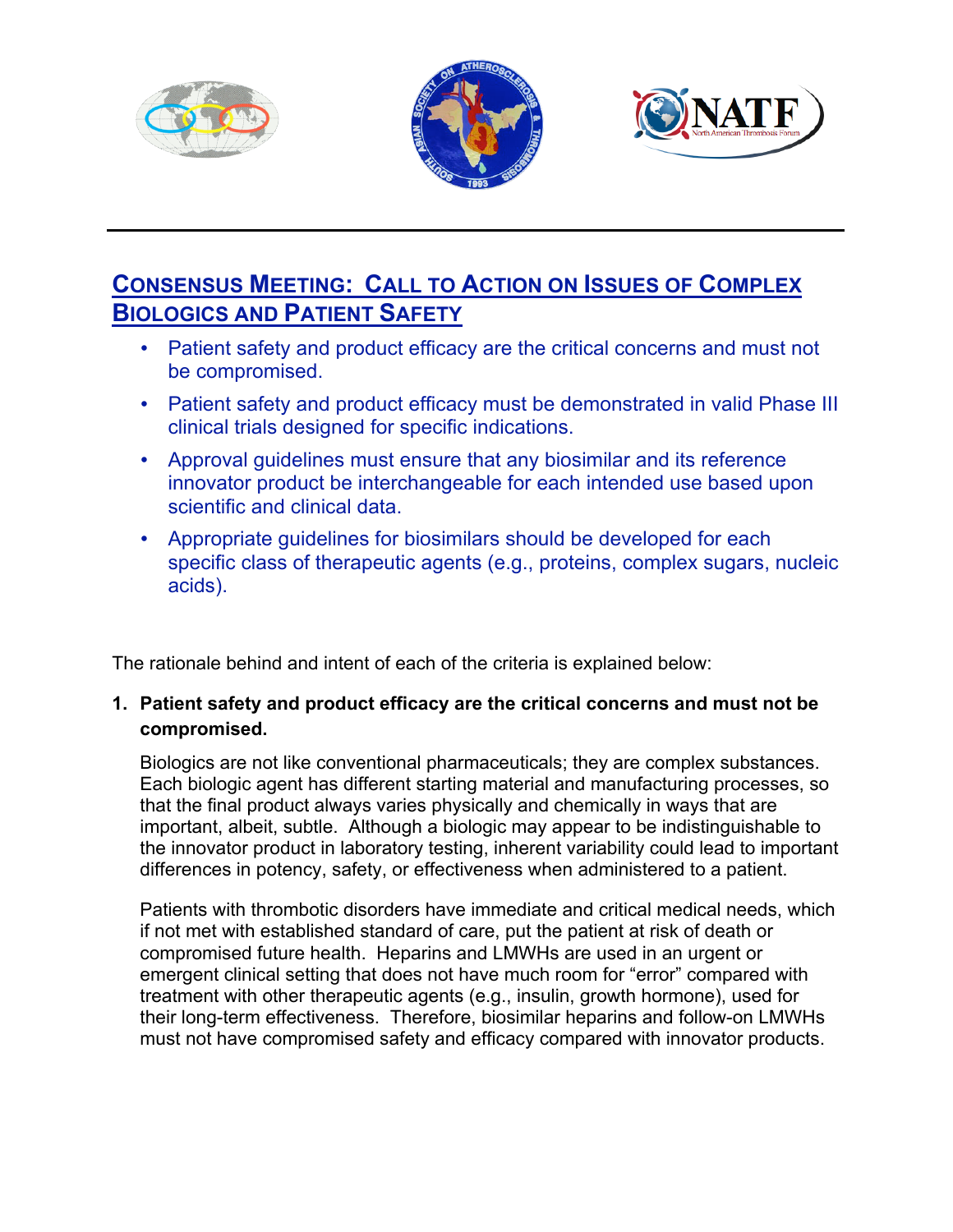





## **2. Patient safety and product efficacy must be demonstrated in valid Phase III clinical trials designed for specific indications.**

Questions remain regarding why the approvability standard for biosimilars as complex as heparins or LMWHs would have lower safety standards in the U.S. than in Europe, where the European Medicines Agency (EMEA) emphasizes that approval of biosimilars requires well designed and properly conducted clinical trials demonstrating safety or efficacy of biosimilars

(http://natfonline.org/april%202009/EMEAGuidelines.pdf, http://natfonline.org/docs/14%20Recommendations%20on%20LMWHs%20Biosimila rs%20by%20ISTH%20July%202009.pdf). Although NATF encourages abbreviated clinical trials, these must remain valid trials designed for specific indications.

- Clinical trials must not be abbreviated at the cost of patient safety.
- Potency and biological effects of the biosimilar and the approved product must be equivalent in order to allow interchangeability.
- Long-term safety must be established and rigorously monitored in patients treated with biosimilar heparin and heparin derivatives.

## **3. Approval guidelines must ensure that any biosimilar and its reference innovator product be interchangeable for each intended use based upon scientific and clinical data.**

Insofar as substitution of the biosimilar for the innovator product is considered, this should require chemical, biochemical, pharmacologic, and clinical data that ensure the products are, in fact, interchangeable. This means that physicians can fully rely on the performance and labeling of the innovator product to predict outcomes with the biosimilar. The criteria for determining interchangeability must be transparent and explicit.

## **4. Appropriate guidelines for biosimilars should be developed for each specific class of therapeutic agents (e.g., proteins, complex sugars, nucleic acids)**

The legislative bills currently being considered by the U.S. Congress presume that all biologics are protein-based. Unlike the majority of biosimilars, which are of protein origin, LMWHs are carbohydrate-based large and complex molecules with a unique set of manufacturing challenges that differ from the more clearly characterized protein-based pharmaceuticals. Properties required to be indistinguishable for approval must be those relevant to the unique structures of each specific class of therapeutic agents.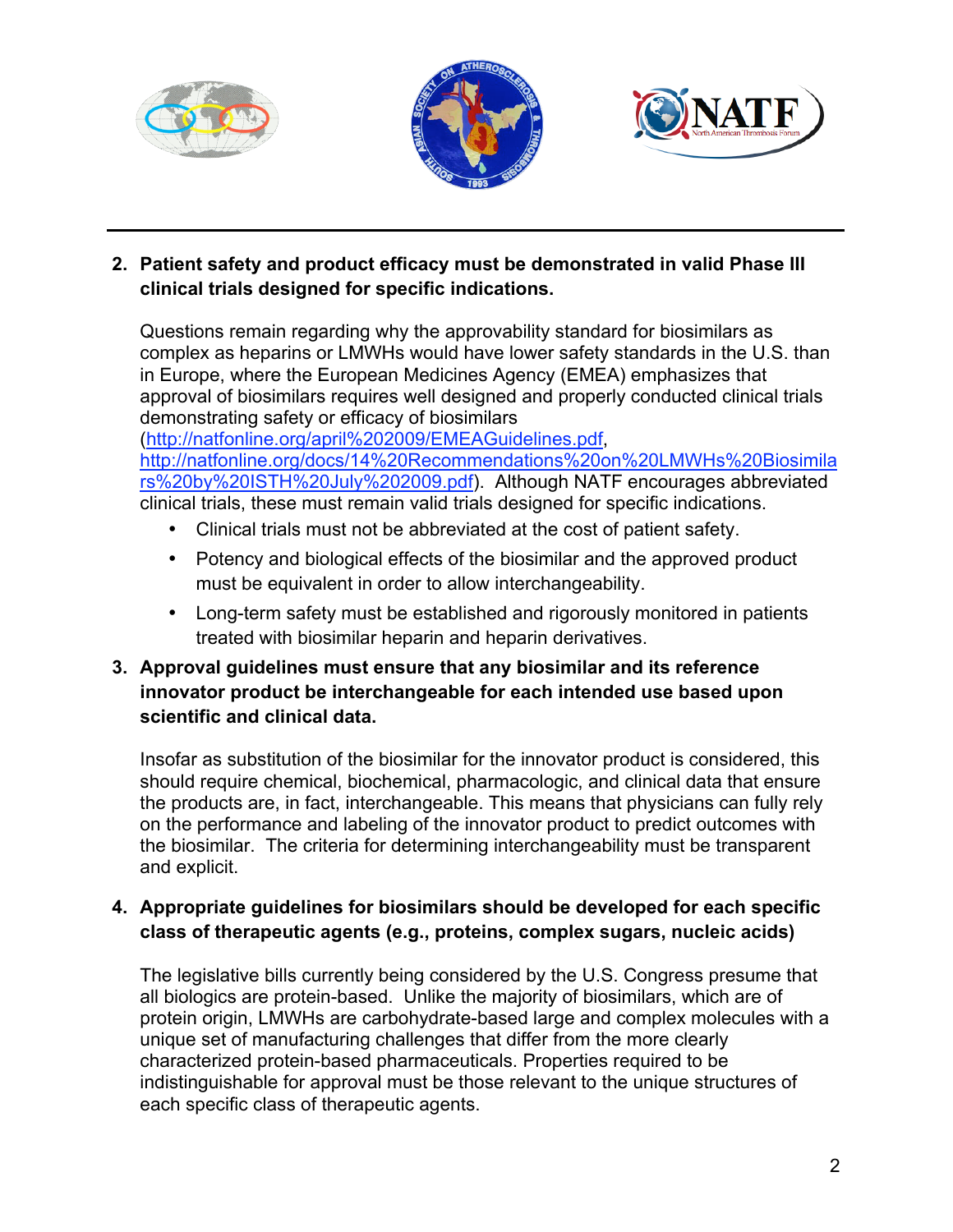





# **CONSENSUS MEETING**

The International Union of Angiology (IUA), South Asian Society of Atherosclerosis & Thrombosis (SASAT) and North American Thrombosis Forum (NATF) are collaborating to facilitate discussion and mobilize a Call to Action regarding the emerging issues of complex biologics and generic low-molecular-weight heparins relative to patient safety. The common concern of IUA, SASAT and NATF is that a clinically unqualified approval of generic low-molecular-weight heparins may potentially compromise patient safety and clinical practice. A Consensus Meeting was held on February 18, 2010 at the headquarters of the American College of Chest Physicians in Northbrook Illinois to update these issues with the input of a distinguished group of experts and organizations who have had a major interest in these areas.

The objective of this meeting was to mobilize a Call to Action regarding the issues complex biologics and patient safety. The goals of the meeting were to:

- Develop a consensus statement that communicates priorities for patient safety issues relative to complex biologics and generic low-molecular-weight heparins.
- Develop recommendations that foster collaboration in public health initiatives amongst organizations and interested parties.
- Discuss scientific issues pertaining to the complexities related to biosimilar drugs and differentiate these from conventional drugs.

*Participating organizations included the American College of Chest Physicians, American Pharmacists Association, International Society on Thrombosis & Haemostasis, International Union of Angiology, North American Thrombosis Forum, Society of Hospital Medicine, and South Asian Society on Atherosclerosis & Thrombosis.* 

# **BACKGROUND**

The issues related to contaminated heparin and the complexities of the structural and biologic actions of glycosaminoglycan related drugs have added a new dimension to our understanding of the overall clinical effects of these drugs with far reaching impact on the safety and efficacy and the need for proper guidelines in the standardization and optimization of their clinical use. The recently debated issues on biosimilar drugs which are primarily directed to proteins and their recombinant equivalent have further complicated this matter. Complex carbohydrates such as low-molecular-weight heparins represent depolymerized derivatives of natural heterogeneous polymers with several chemical modifications which can impact their biologic actions. Therefore the current guidelines for conventional generic product approval may not be applicable for their approval as generic biologics. This is a more complex issue than previously thought and